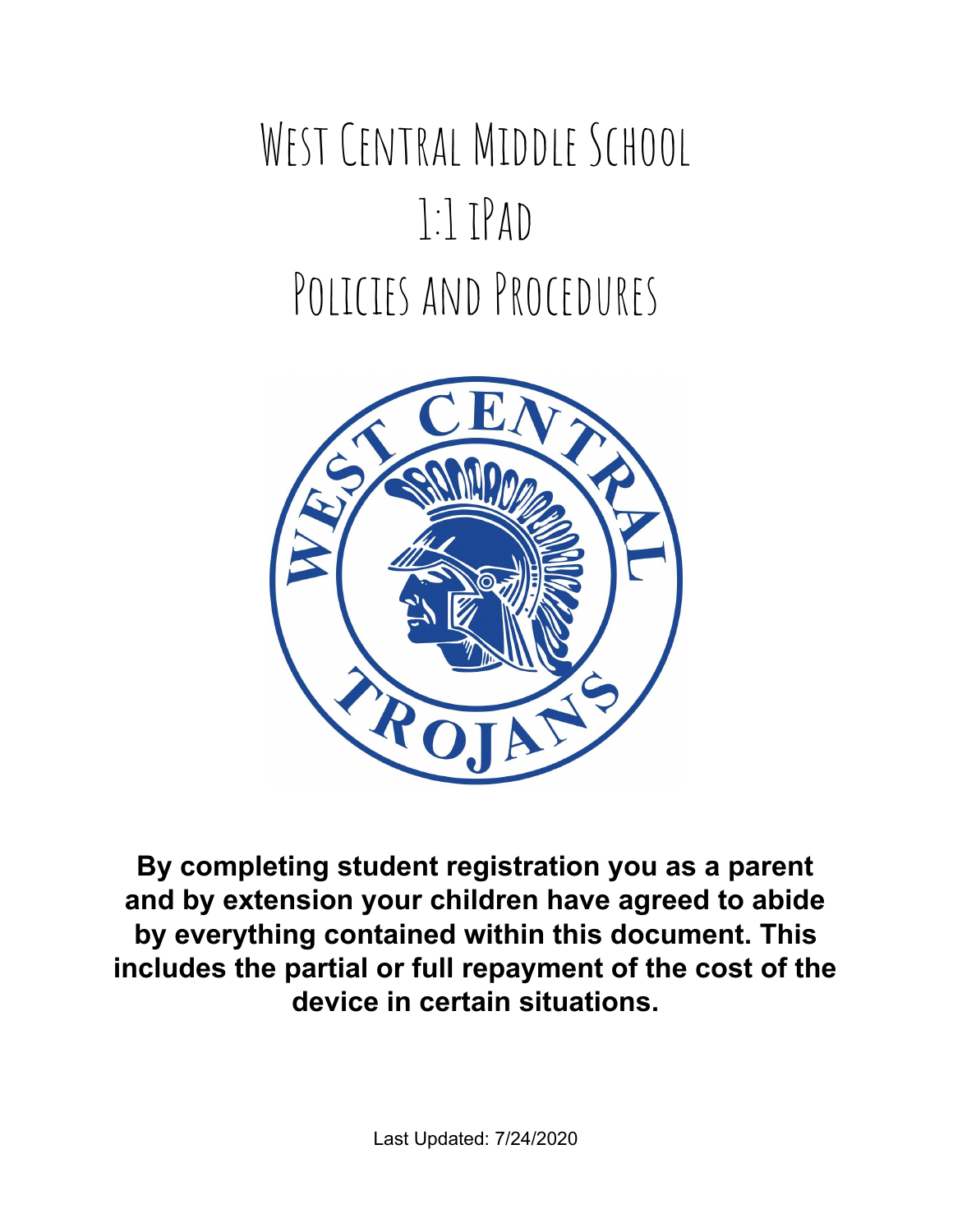The West Central School District is committed to our mission: To prepare all students for learning and living in a changing world. Our goals in providing 1:1 access include:

- Enhancing and accelerating learning inside our classrooms and extending learning opportunities to students when they are outside of the classroom setting.
- Individualizing learning for all of our students.
- Promoting positive communication and collaboration opportunities between students.
- Promoting technology skills that will help our students be successful citizens.

The following information is provided to help students and parents / guardians to understand the expectations and the responsibility of care and use related to students using a school-issued iPad.

- All students will receive training on the proper use and care of their iPad in school and home environments. iPads will not be taken to extracurricular activities, either at home or away.
- All students will be expected to take their iPad home every night, use it for appropriate educational purposes, and then bring it back fully charged for the next day. If the student is attending an extracurricular activity, they will pick up their iPad from their MS locker after the event has concluded.
- All students are expected to treat the iPad as a valuable piece of equipment and take precautions to prevent iPads from either being damaged or stolen. If you believe your iPad is lost or stolen, report it immediately!
- All students should not have an expectation of privacy on the school-issued iPad. All applications, email and files may be inspected at any time by any staff member.
- All students are expected to only use their own iPad. All students are expected to use their iPad in an ethical manner. Do not alter other students' work without permission or claim their work as your own.
- All apps will either be pre-loaded by a member of the technology team, or will be installed by students via the Self Service app. Students should not be trying to install apps via the Apple app store, or use an AppleID on any iPad or within any app other than a school provided Managed AppleID.
- Students are expected to comply with all requirements and directions related to iPad use as set forth by the classroom teacher or administration. Misuse, violation of school policy or failure to comply with directions and expectations from staff will result in revocation of iPad privileges and other disciplinary action.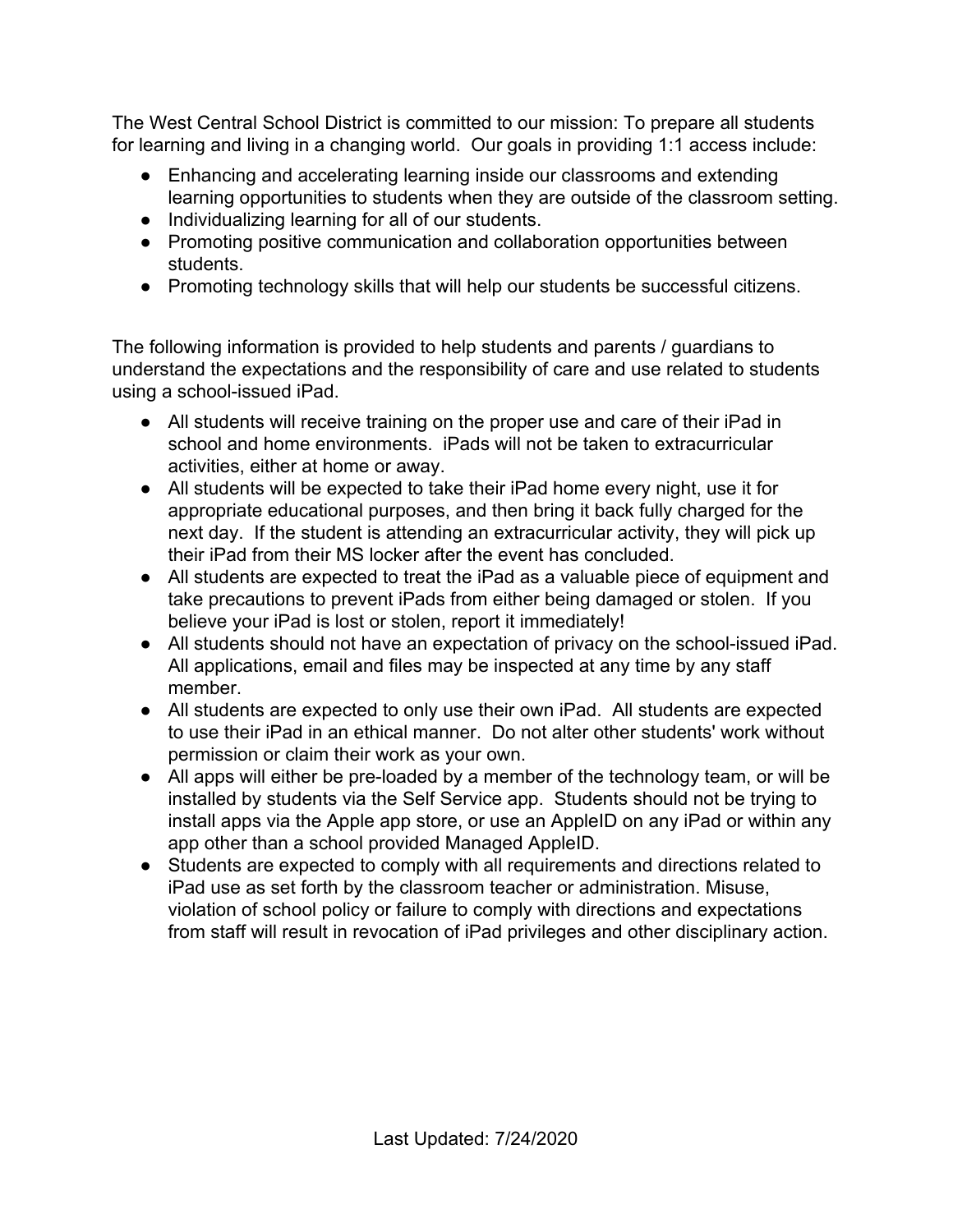## **Acceptable Use**

The use of technology resources provided by the West Central School District is a privilege, not a right. The use of these technology resources is contingent upon following the rules laid forth as defined by: School board policy *JFCK-E - Acceptable Use*, this WCMS 1:1 iPad Policies and Procedures document, and the WCMS Student Handbook for determining appropriate consequences for violations. All applicable local, state and federal laws are to be followed when using the technology resources provided by the West Central School District.

If any person violates the terms put forth in this policy, the school district may: terminate privileges, deny access to the school district technology resources, issue appropriate disciplinary action, and bill the household for repairs or lost / stolen technology resources.

At the start of every school year there is a \$30 nonrefundable computer fee for all MS students. This must be paid prior to a student being issued an iPad. Any additional repair bills that a student has outstanding from the prior year must be paid in full at this time as well.

As a parent / guardian of a student, you may request that your child not be allowed to take school technology off the campus for a given period of time. Please contact your WCMS principal to make these arrangements. Students violating this request will face disciplinary action.

If you do not agree to the outlined terms of use or the payment of the annual non-refundable fee then immediately return all school technology resources in your possession to the WCMS principal. Said student will then use an iPad only on school property and will face disciplinary action should they remove it from the school building.

## **Taking Care of Your iPad**

Students are responsible for the general care and use of their iPad. Students are expected to be in control of their iPad at all times. Never leave it unattended or in an unsupervised area. In the event that an iPad is malfunctioning, please bring it to the WCMS Technology Integrationist, or a classroom teacher for assistance.

Both a case and a bag are provided to protect your iPad. The case must stay on the iPad at all times. Both items will last the life of the iPad and will help to protect your device. Never remove the property ID label.

iPads must be carried within their bags when transitioning between classes and when going to and from school. Students may not use their iPad during passing time. Students should be aware of their environment around them when they are in motion. Taking iPads out of their bags while on a school bus will result in disciplinary action.

Your iPad and case must remain free of any writing, drawing, stickers or labels that are not the property of the West Central School District.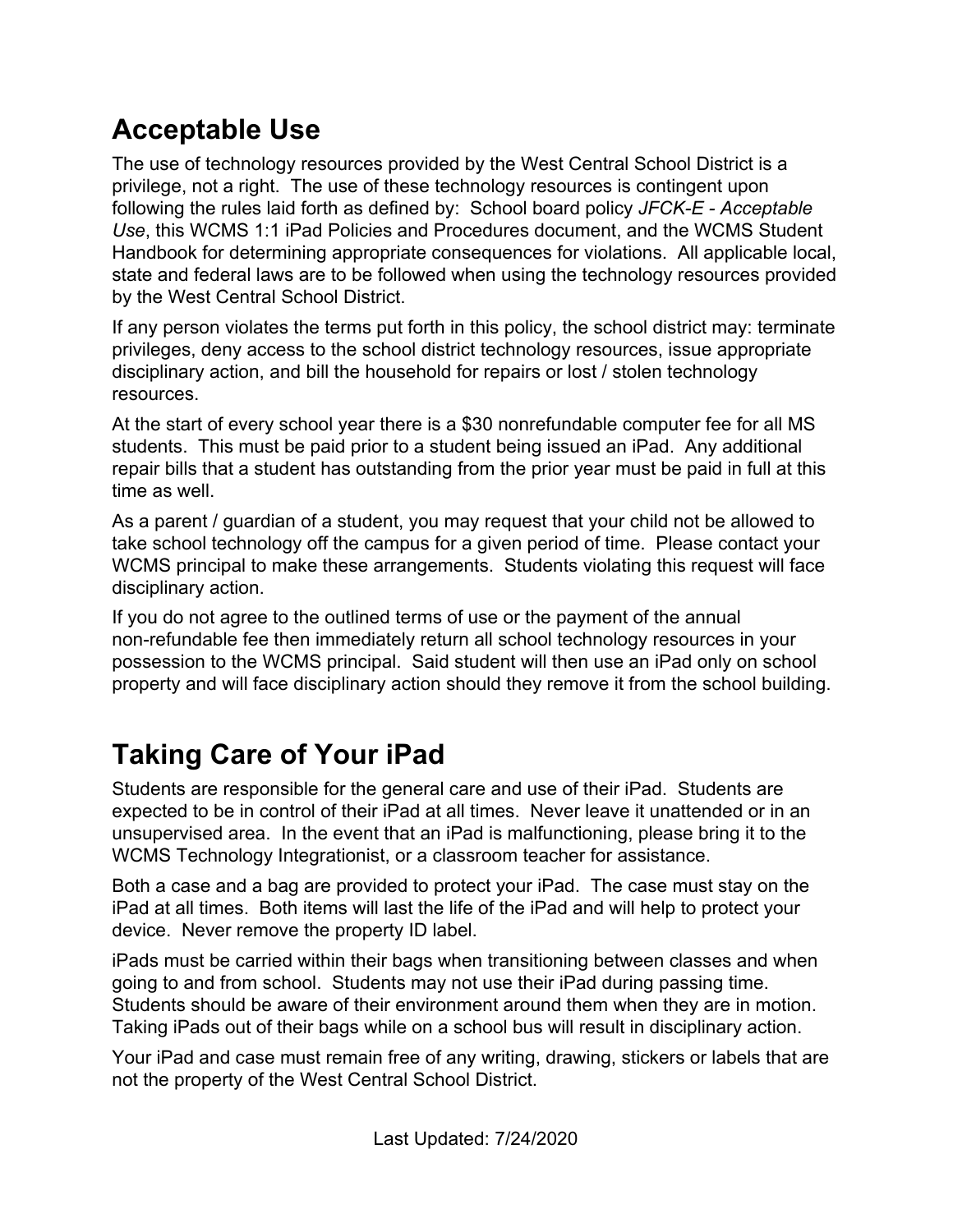The screens on an iPad can be damaged by excessive pressure and rough treatment.

- Do not lean on the iPad or use it as an elbow, arm or chin rest.
- Do not stack objects on top of your iPad.
- Do not place anything inside its case or bag that will press against the iPad.
- Be careful not to bump the iPad against anything as you pass between classes locker, door, or anything else.

# **Repair and Replacement of iPad**

Students are expected to care for their iPad. If properly cared for, these devices will last a number of years.

**If accidental damage occurs:** Starting in the 6th grade, 1 accidental damage repair to both the iPad case and to the iPad itself will be covered by the district. This is 1 repair of each type over the entire course of the student's MS career, not each individual school year. Minor keyboard case problems, like a missing key, can often be repaired without having to count it towards the 1 case repair, if they are immediately brought to the district's attention. Additional repair bills beyond the first repair to the iPad case and to the iPad itself will be assessed to the parent / guardian of the student. All repairs are to be initiated by the district, not the parent / guardian of the student. Replacement of charging cables are always assessed to the parent / guardian of the student.

**When accidental damage occurs in school:** A student should report the incident to the classroom teacher or technology integrationist right away. Answer all questions regarding the incident truthfully. Parents will be notified.

**When accidental damage occurs off school property:** A student should first report the incident to their parents. This should include showing them the damaged item. Then report the problem to the MS office first thing in the morning after arriving.

**Malicious Damage / Theft / Fire:** If a student intentionally damages any iPad, iPad case, or bag, their family will be held accountable for the full cost of replacement and the appropriate disciplinary measures will be enforced. All costs associated with malicious damage are paid for by the perpetrator of the act. The school provides no grace fixes. If the student assigned to the laptop knows who perpetrated the malicious act but refuses to name them, then they assume all costs associated with the malicious act.

In the event of malicious damage by someone who is not attending West Central, or in the event of theft or fire, it is the student's responsibility to file a police and/or fire report and bring a copy to the business office before another laptop will be issued. These situations will be evaluated on a case by case basis. Fraudulent reporting of theft, loss or catastrophic damage will be turned over to the police for prosecution. The district works with the Minnehaha County Sheriff's Department and all other applicable law enforcement agencies to recover equipment.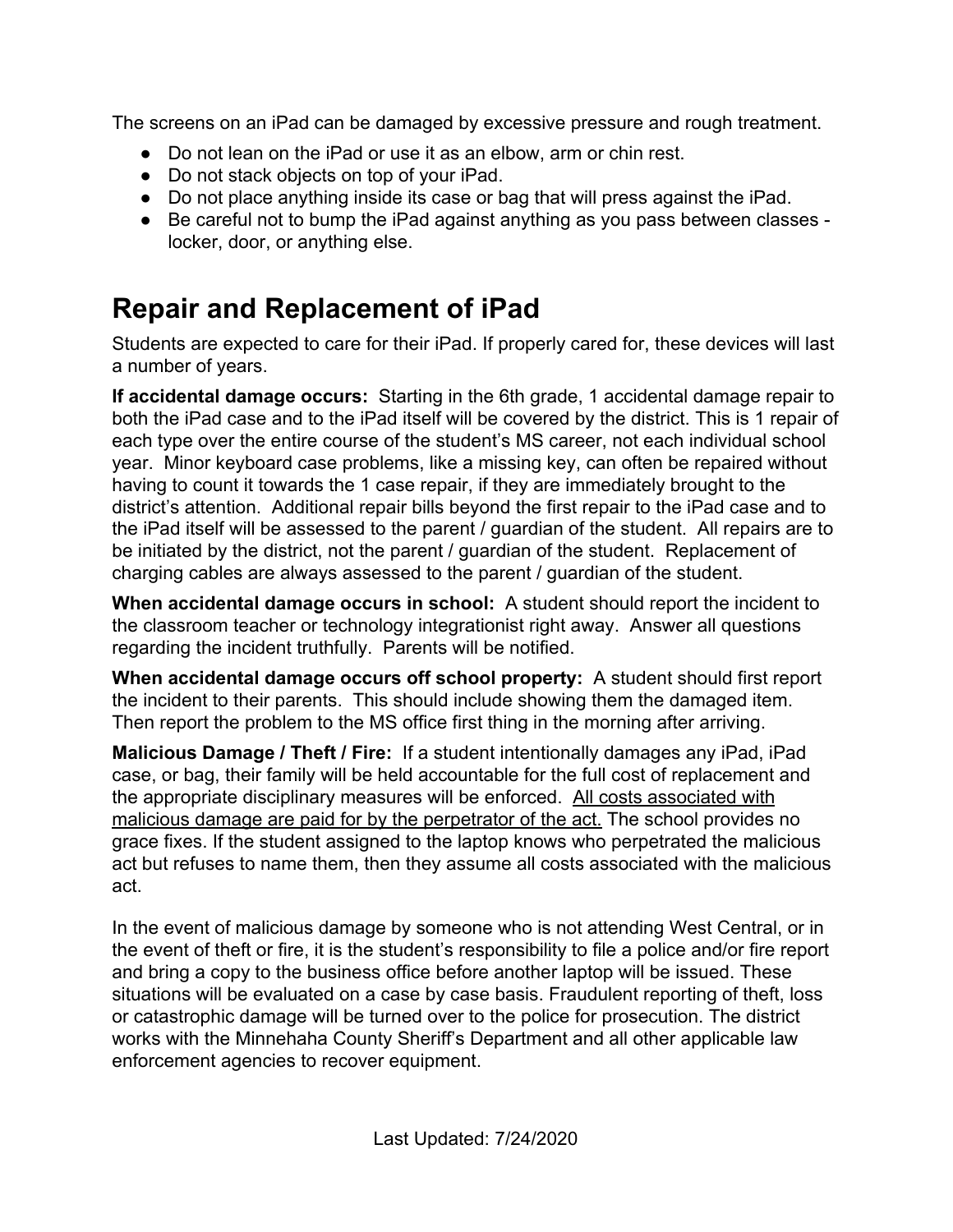# **Using your iPad in School**

Student iPads will be used throughout the day in school. In addition to general teacher expectations for use in the classroom, a student may receive school messages, calendar invites, announcements and schedules via their iPad. Though students will be able to personalize the iPad's desktop and icon placement in some ways, the iPad remains the property of the West Central School District.

Students will learn how to manage their time wisely and focus on using technology appropriately in their lives. Lessons in digital citizenship will be taught to the student body throughout the school year. We will make every effort to help students make wise decisions in using technology and prioritizing work. Staff will use Apple Classroom in order to assist in keeping students on task and productive.

Students need to follow staff directions with respect to the use of technology in school. If students fail to follow staff instructions, it may be considered as "insubordination" as per the West Central Middle School Student Handbook. Other disciplinary actions may also apply, depending upon how a student chooses to use their iPad.

#### **Use of video, camera and images**

These iPads are equipped with both still picture and video capability. Students are able to take pictures and videos using their device. The iPads also have the ability to download images or videos from the internet. Expectations for students are that all images that they download or capture using the video capabilities of the device are appropriate for school and labeled for reuse.

Students may not have media which depicts: Weapons, pornographic or sexually suggestive materials, inappropriate language, gang related imagery or symbols, or images and videos which depict or suggest consumption of alcohol, drugs or tobacco. Students found in possession of inappropriate images will be subject to disciplinary action as outlined in the West Central Middle School Student Handbook. If an iPad is reported to have pornographic pictures of a minor, it is the district's policy to immediately turn over the device to the appropriate law enforcement agency. Legal precautions prevent school staff from reviewing the iPad to determine the accuracy of such a claim. Law enforcement can be expected to keep the iPad for many months as they determine what is on the device and what legal steps need to occur afterwards. Any student falsely reporting child pornography on another student's iPad can expect severe disciplinary action.

Any images created or shared using school-owned iPads are to be created for an "educational purpose." Any video or images created or shared for the purpose of emotionally hurting another person will be subject to severe disciplinary action.

#### **Student Email**

All students are issued a school email address. This email account is administered by the South Dakota K-12 Data Center. Email used in school should be limited to email related specifically to coursework and must not be used as "electronic note passing." School District personnel do have access to the school issued email account, and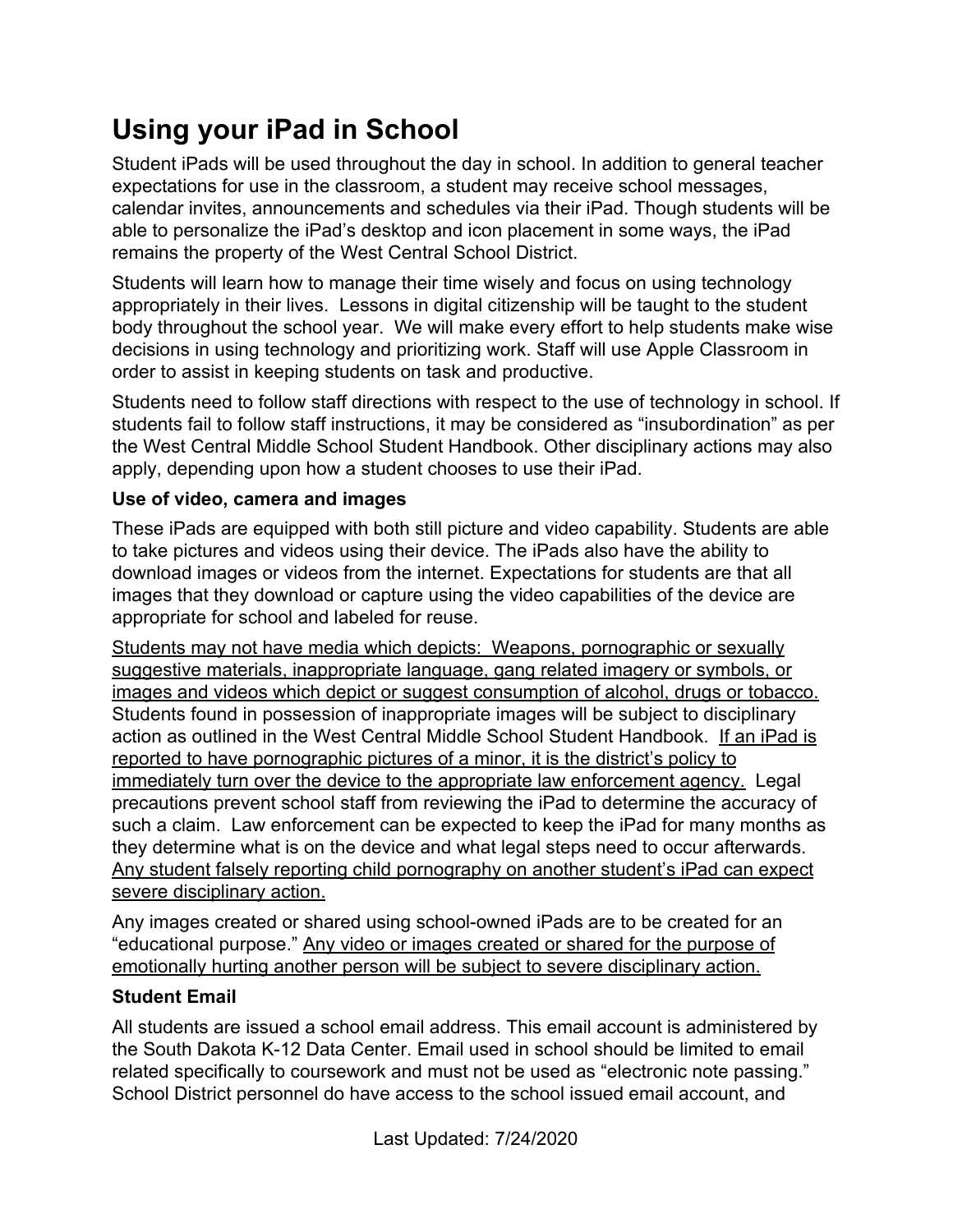students found to be using the account inappropriately will have account activity suspended. Other non-k12.sd.us email accounts are not allowed to be used on student iPads.

#### **Cloud Storage, Sound, Music, and Browser Based Games**

Cloud based data storage will be used by students. This will most likely take the form of Google Drive, which is tied into Google Classroom. Other cloud storage solutions may be used as well. Students should store files, pictures and videos on Google Drive. Alternatively, students may also email important files and documents to themselves in order to preserve the files. Students are responsible for backing up files and saving files properly. Students found viewing inappropriate media from a cloud storage site or other website will be held to the same rules as if they had downloaded it to their iPad.

Sound on iPads must be muted at all times, unless permission is given by the teacher to use headphones or un-mute the sound.

Students may not download music files to their iPad. Teachers may on occasion share audio files to be used with the iPad.

Browser based games are not allowed on the iPad without express permission from the teacher. Game apps will only be installed if they relate directly to content in the classroom. Students are expected to focus on coursework before considering the use of games.

#### **App management / software**

Students are only allowed to load apps onto their iPad from the Self Service app. The West Central School District will sync all iPads with appropriate apps several times throughout the year so that students have the apps necessary for class. Students will be provided a Managed AppleID that prohibits installs from the app store. Use of an AppleID on a student iPad that is not provided by the district is prohibited.

If technical difficulties occur or unacceptable files or apps are discovered on the device, the iPad will be reset back to its original state. The school does not accept any responsibility for lost data in the event that information is lost due to reformatting.

#### **Mobile Device Management (MDM) profiles**

The District will install a mobile device management profile on every iPad. Profiles are not to be removed. Any student who has changed or removed the profile will be subject to disciplinary action.